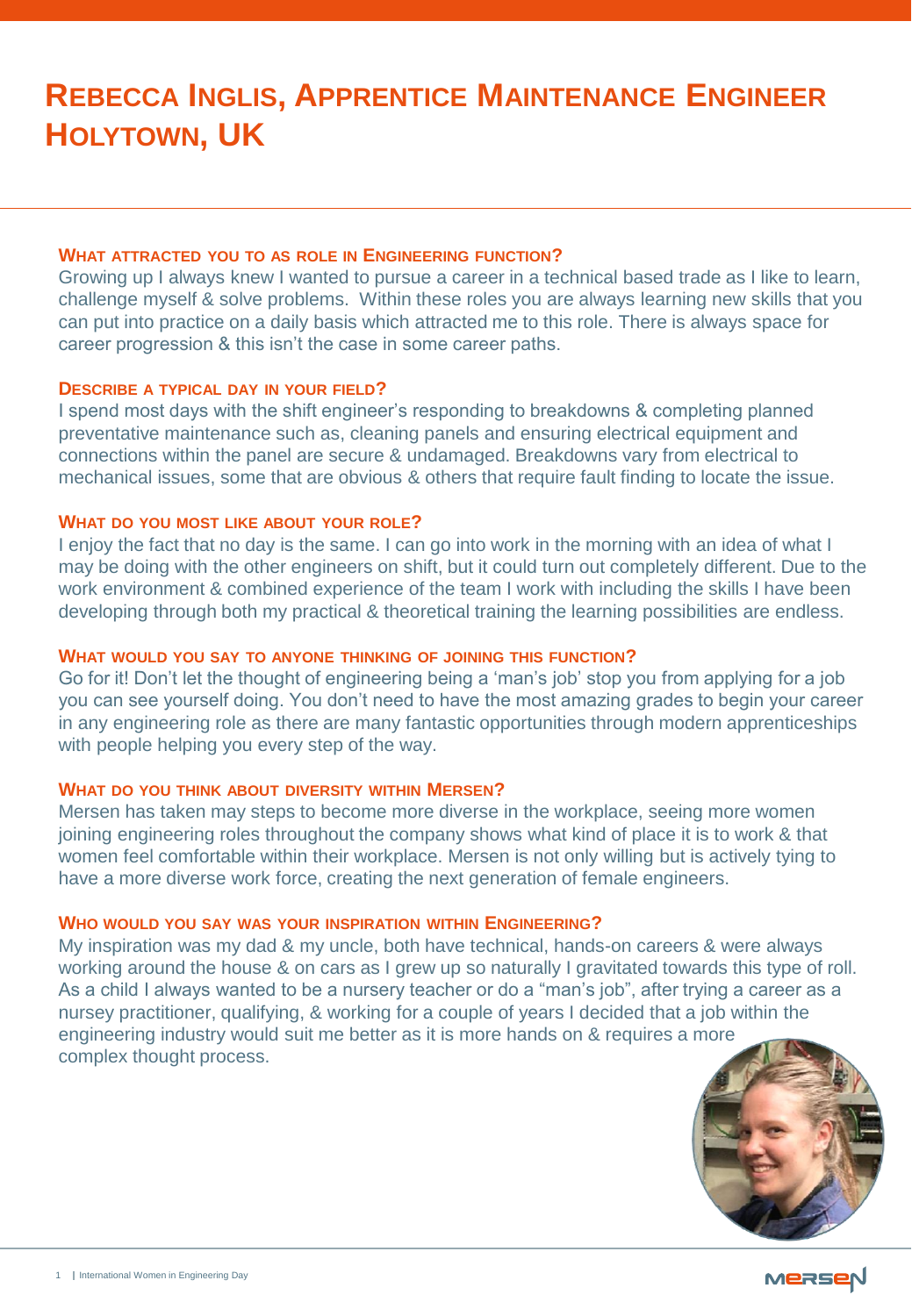#### **WHAT ATTRACTED YOU TO AS ROLE IN TECHNICAL FUNCTION?**

My role at the moment is in development, but I like to know the hows & whys of things I find this interesting. I didn't just want to work on the shell of the egg I wanted to see what is inside & how it develops. Every day I am learning something new, I enjoy the interaction with the customer & developing customer relationships.

# **DESCRIBE A TYPICAL DAY IN YOUR FIELD?**

We don't have a typical day, every day is driven by our customers requirements. This can involve a site visit to a customer, working on quotations, following orders up, looking for new & potential opportunities , material & stock checking, but ultimately my goal is to receive an enquiry, quote it, process order, cut, pack & ship within 24 hours.

## **WHAT DO YOU MOST LIKE ABOUT YOUR ROLE?**

I like that no 2 days are the same, every day is driven by my customers. Its about been able to pick yourself up some days when you not have a successful day but that one call can make all the difference. We are able to determine our own work schedule. The mix of people that I deal with on a daily basis changes also, I appreciate repeat business as it means that we as a team are doing things right & that the customer is happy with the service that we are providing & I am looking forward to been able to progress my technical training now things are starting to open up again.

## **WHAT WOULD YOU SAY TO ANYONE THINKING OF JOINING THIS FUNCTION?**

Absolutely go for it, a bit cliché but you have nothing to lose, I have found everyone I work with has been so supportive & Mersen only ever encourage progression & learning. There are opportunities within Mersen to develop your role or knowledge base & every opportunity is available to all.

#### **WHAT DO YOU THINK ABOUT DIVERSITY WITHIN MERSEN?**

I think it is important & offers a wealth of information from a wider pool of resources, it instils a culture of respect for each person's role & opinions within the business. Mersen is a global company & each persons voice can be heard the platform is available & Mersen promote this. I have never faced any barriers or felt as a female that I could not progress in my chosen field or have an opportunity to progress any more than a male colleague.

## **WHO WOULD YOU SAY WAS YOUR INSPIRATION WITHIN TECHNICAL?**

I would have to say that having worked with Janet Clarke I think she does an amazing job, her attention to detail & her knowledge of the products / markets she manages are inspirational. I would like to think that I could run the EDM side of the business in a similar way. Although that is not to take anything away from the other sales engineers they are all experts in their fields & are always available when I need advice or guidance this knowledge comes from experience.





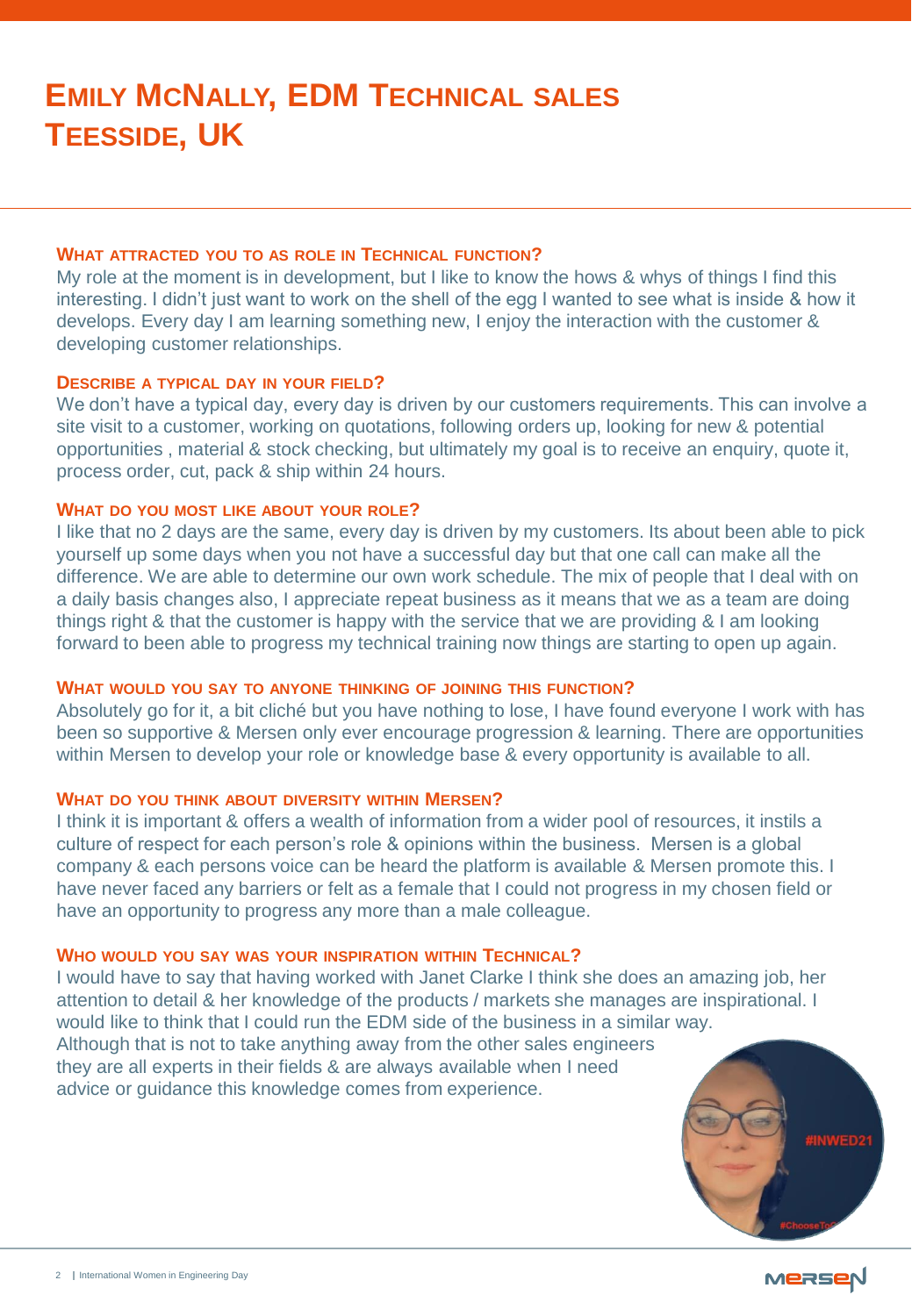# **JANET CLARKE, PRODUCT MANAGER TEESSIDE, UK**

## **WHAT ATTRACTED YOU TO AS ROLE IN TECHNICAL FUNCTION?**

I've always enjoyed scientific or technical subjects so I was determined to make a career in this type of role.

This type of role provides opportunities to always learn and the satisfaction of providing technical and commercial solutions for our customers by working with Mersen colleagues.

## **DESCRIBE A TYPICAL DAY IN YOUR FIELD?**

Days are typically quite varied, I can be dealing with enquiries that need some technical input regarding material or design, preparing drawings, working with customers directly to support our business with them, but always considering the commercial aspect too.

I could also be providing technical support to our Mersen Affiliates to help them with their own local container glass customers.

Days quite typically involve working with our procurement, engineering and production teams and also some suppliers.

# **WHAT DO YOU MOST LIKE ABOUT YOUR ROLE?**

Overall, I think it's the satisfaction of supporting and solving technical needs of our customers

# **WHAT WOULD YOU SAY TO ANYONE THINKING OF JOINING THIS FUNCTION?**

I would say it's an opportunity to work in an interesting and varied customer-focussed role that has a blend of technical and commercial aspects involved.

#### **WHAT DO YOU THINK ABOUT DIVERSITY WITHIN MERSEN?**

I think diversity is becoming a higher profile subject within Mersen, and although it can be a sensitive subject, it is known to have positive impacts on business. For example, diverse skills lead to broader and more adaptable attitude within companies and therefore more adaptable to market needs.



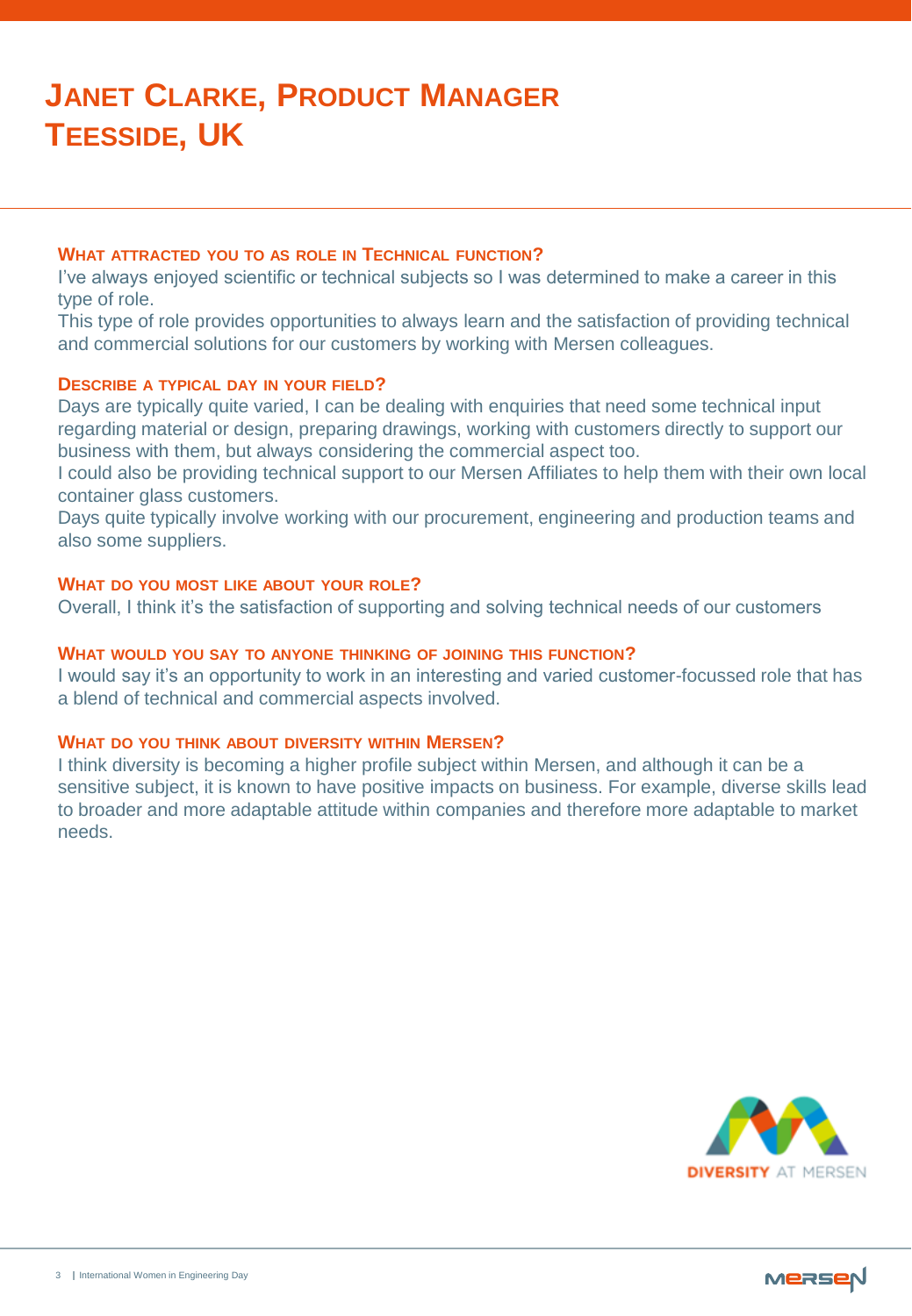## **WHAT ATTRACTED YOU TO AS ROLE IN TECHNICAL FUNCTION?**

At its essence I enjoy solving problems, and engineering trains you to understand a situation and find solutions.

## **DESCRIBE A TYPICAL DAY IN YOUR FIELD?**

Varied, from talking with customers, performing thermal design calculations to writing quotes. Each day is different and the emails never stop!

## **WHAT DO YOU MOST LIKE ABOUT YOUR ROLE?**

Being able to offer a solution to a customer, and to see that supplied and working for them. My role although technical is very customer focused like most functions in Mersen.

#### **WHAT WOULD YOU SAY TO ANYONE THINKING OF JOINING THIS FUNCTION?**

Give it a go, engineering can be challenging but the rewarding careers makes up for it.

# **WHAT DO YOU THINK ABOUT DIVERSITY WITHIN MERSEN?**

The group are very supportive, but we need to each challenge our perspective, myself included, to see how we can make the workplace the place it should be. So, positive – but with a way to go.

# **WHO WOULD YOU SAY WAS YOUR INSPIRATION WITHIN TECHNICAL?**

I was really lucky to go on a short course at Birmingham Uni aimed at encouraging women into engineering fields, it inspired me to move into STEM subjects and apply for my degree in Chemical Engineering.